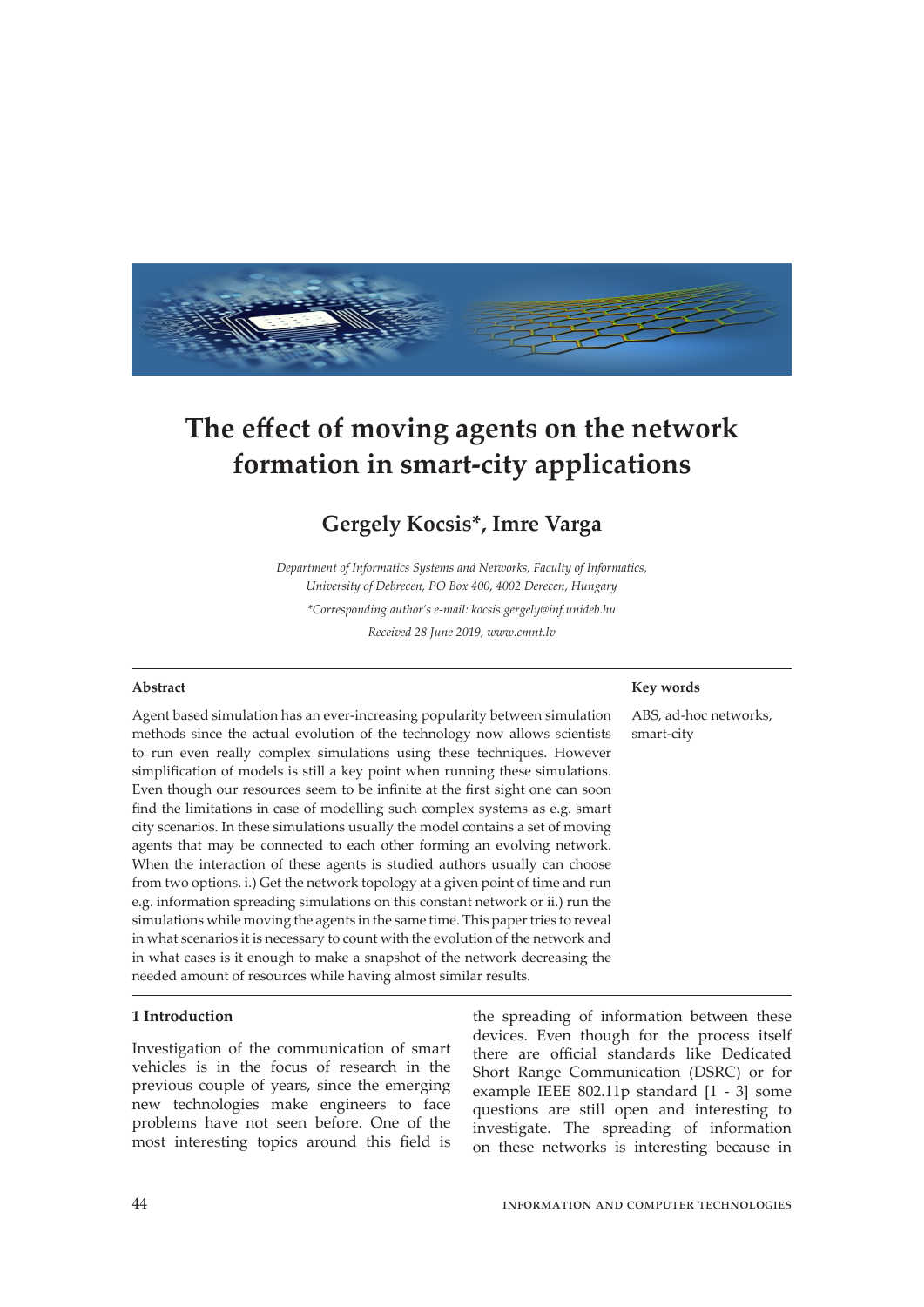contrary to the viewpoint of some works these topologies are evolving and this evolution may highly affect the spreading as well.

Previous studies have analyzed the topological properties of urban road maps [4, 5] and the traffic flow was measured and studied [6] in some other works in order to increase the efficiency of these intelligent transportation systems. Several different algorithms and methods were developed to simulate the motion of vehicles and generate traffic in urban or in highway environment [7 - 9].

In our work we study the evolution of the networks formed by smart communication devices held by moving agents. Our findings may be useful to understand the background of some phenomena related to information spreading on these networks.

### **2 Model system and dynamics**

In our model we represent members of the traffic by moving agents on a topology. For the sake of simplicity as a first step we use a simple row as the underlying topology representing a simple straight road. In order to eliminate effects of the ends we apply periodic boundary condition. If we use a long enough topology this condition does not affect our simulation results while it makes some parts much easier to be implemented. Each agent *a* knows its position *Pa* on the underlying topology. Each agent is holding a short-range communication device whose possible communication area is also a property of the agent  $d_a$ . I a steady state of the model we say that agent *aj* is a neighbor of agent *a<sub>i</sub>* if for the position of it  $P_{a_i} - d_{a_j} \leq P_{a_j} \leq P_{a_i} + d_{a_i}$  holds. Note that as a first setup this relation is not necessarily symmetric. Leading to the possibility of the formation of directed graphs during the evolution. Each agent <sub>a</sub> has its own speed  $S_a$  as well. In order to keep our model close to real applications at least on this level we say that the speed of the agent  $S_a$  is measured in  $m/s$ .

The model is updated in discrete timesteps. To keep here in real world metrics as well we

say that timesteps are measured in seconds. As a default setup 1 timestep is 1 second. In each timestep all agents move according to their speed. If the speed is negative they move to the opposite direction compared to the case of having a positive speed.

The set of neighbors of agent *a* is updated as follows: At the very beginning of the evolution the set of neighbors is cleared and only those agents will be neighboring ones that are in the area of agent a plus the speed of the agent. With this property of the model we try to catch the natural phenomenon that a faster vehicle meets more others while it moves. While this simplification lets us to catch a relevant property of the real world it makes the evolution much easier to follow.

# **3 The applied scenarios**

After gathering real world data from external sources and running test runs with different scenarios we found that the following parameter setups are tuned well to fit to real world scenarios while they also give interesting to study results.

We set the length of the road to *L*=10000m. And we put *N*=5000 vehicles on it at random positions. Note that the modelled road is considered to be a highway that has more than one lanes and two directions, so more vehicles can take place at the same position (maybe in different lanes). The transmission area *d* is set to be constant for all agents and its exact value is a control parameter of the model. So as the maximal speed  $v_{max}$  of the agents. The exact speed of agent *i* is generated as a random value so that  $0 \leq v_{a_i} \leq v_{max}$ . These values are gathered to Table 1.

# **4 Results**

As it can be seen above at this early step of our investigations we focused on two key parameters of the model. Namely, we analyzed the effect of the maximal speed of agents  $v_{\text{max}}$ and the transmission area *d* on the structure

TABLE 1 The basic setup of the model. We tuned the parameters to have a real world close parameter set and interesting to study results in the same time

| Road length (L)               | 10000m                                             |
|-------------------------------|----------------------------------------------------|
| $#$ of agents (N)             | 5000                                               |
| agents' transmission area (d) | similar for all agents, parameter                  |
| agents' speed                 | Random value between 0 and vmax, vmax is parameter |
| timestep                      | 1s                                                 |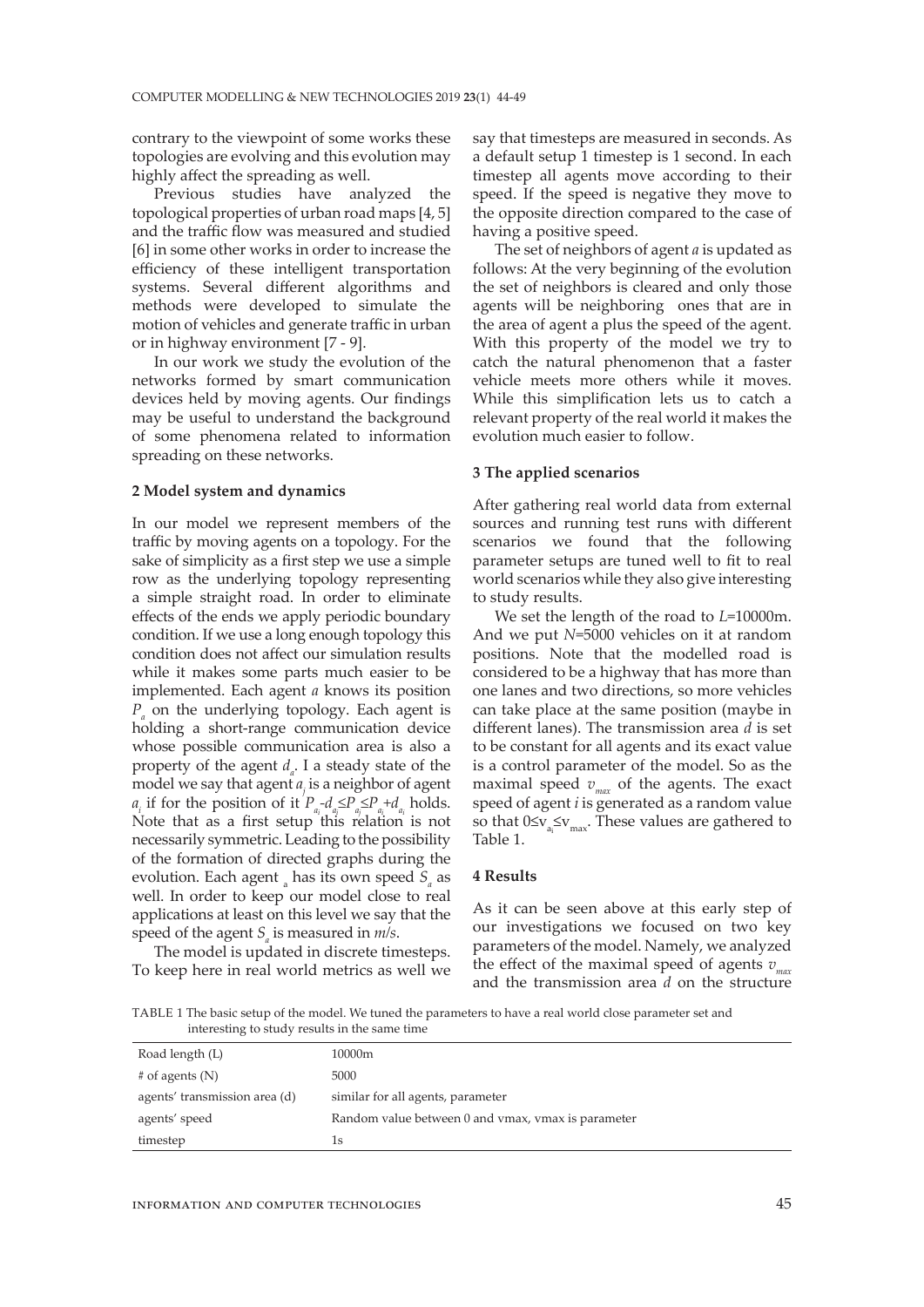of the network topology formed by connected agents. Note that both above parameters affect the topology formation through the amount of agents possibly able to be reached for transmission in each timestep. So first we started to run simulations with constant area  $d=50$  and different max speeds  $v_{\text{max}}=10$ , 20, 30, 40, 50, 60, 70, 80, 90.

Since the first and most informative property of such networks is the degree distribution [10] we plotted it for the different speeds at different timesteps. On Figure 1 one can note that because of the random initial

placement of agents the degree distribution follows a Gaussian form. However increasing the maximal speed  $v_{max}$  of agents results in lower maximal values of the distribution. This is by the way not really surprising knowing that the increased speed increases the transmission area as well, so the amount of possibly reached agents is increasing. Also, note however that during the evolution of the system this distribution does not change to much showing that the effect of the movement of agents cannot be caught by this value.

Even though at different timesteps we



FIGURE 1 Degree distribution of the formed topologies at the first some timesteps of the model evolution. The figures are for different maximal speeds (upper left *vmax*=10, upper right *vmax*=40, lower left *vmax*=70, lower right *vmax*=100).

found almost similar degree distributions for the topology intuitively one knows that these networks cannot be the same. In order to catch the differences between topologies formed at different timesteps we introduced a new measure – network similarity – motivated by [11]. This property of a network shows that how much the topology is different compared to the one at a previous state. More precisely we check all agents of the network and count how many

edges have been removed from the topology in order to get to the new state. The ratio of the number of the remaining edges and the number of the old edges gives us the final value.

This number is scaled to a value in %. As a next step of our studies we have investigated the similarity of topologies in forwarding timesteps for different speeds and area sizes.

Figure 2 shows the average similarity of these topologies. One the fig one can see that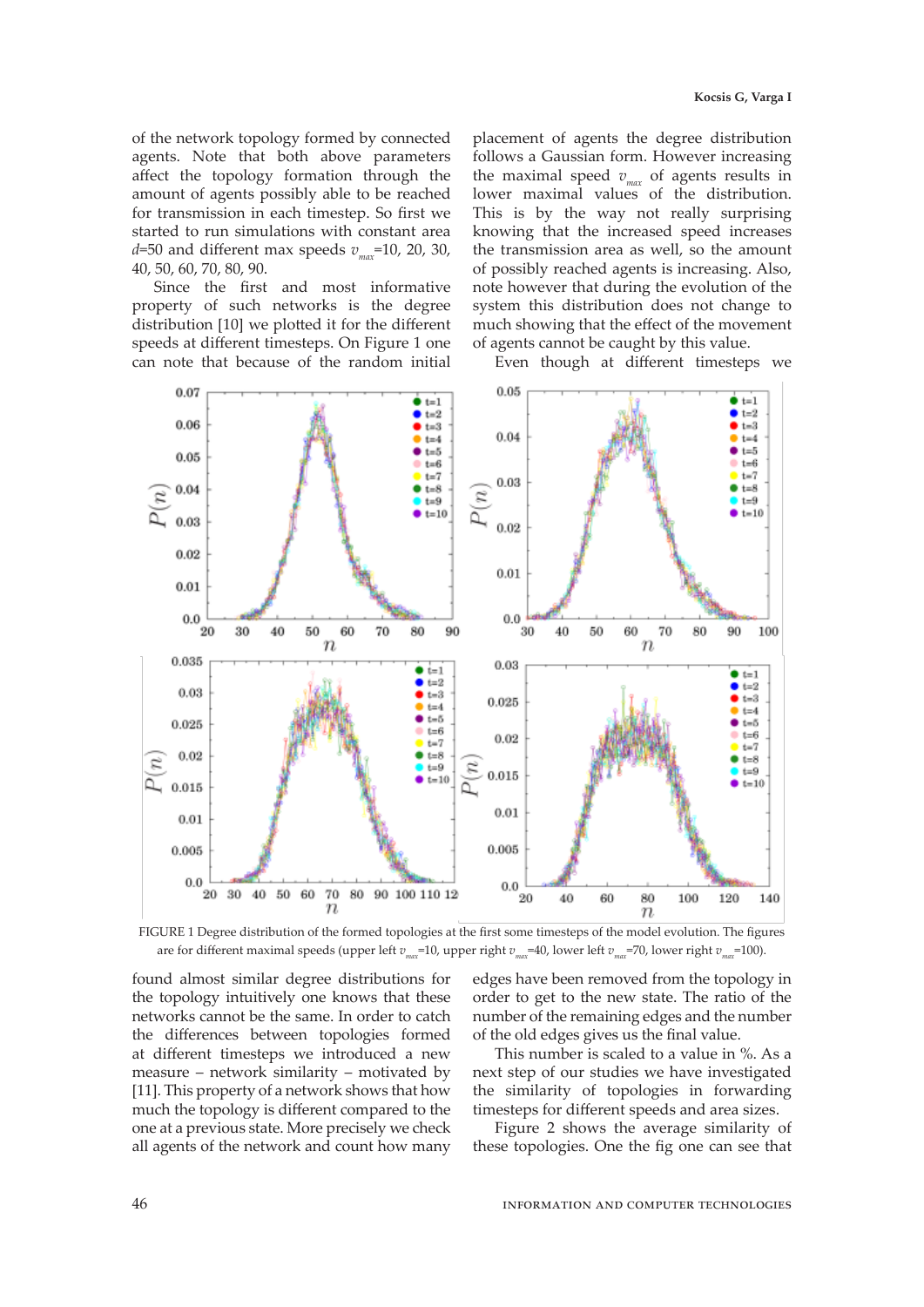the similarity increases either we lower the speed or increase the area size. This shows us that as the possible number of agents to be reached by another decreases we face with a more dynamically changing topology.

In order to make one more step to the direction of real world scenarios we have studied the case of having some much faster vehicles than others. One can think on these agents as being e.g. taxi cars always wandering through cities or even more likely priority cars such as police, fire, and ambulance cars. Namely we have set a couple of vehicles' speed to be the double of the maximal speed used during the generation of car speeds. Naturally this leads to extreme situations in some cases. E.g. when the maximal speed is about 100 km/h of course 200 km/h as the constant speed of a car does not sound reasonable, however it is still acceptable enough to be used in our simulations. Figure 3 presents the results of setting 1% and 10% of vehicles' speeds to this new one. Note that while affecting only 1% of the vehicles the overall similarity properties does not change too much. However, when we increase the speed of 10% of the vehicles the similarity of the evolving network decreases more than expected.

Note the case of  $v_{\text{max}}$ =50 and  $v_{\text{max}}$ =100 on Figure 3 (middle). Starting from the random speeds in the system supposing that the maximal speed is  $v_{\text{max}}$ =10 if we increase the speed of 10% of the cars to 100 we get an average speed of 32.5 that is similar to the



FIGURE 2 The similarity of network topologies at forwarding timesteps plotted as a function of the area size a for different maximal speeds (left) and as a function of maximal speeds for different areas (right). Increasing the amount of possible neighbors naturally increases similarity, so in case of high speed or low transmission area size we will have more dynamic networks.



FIGURE 3 The similarity of the evolving network as a function of area size when we introduce a group of special cars in the system. (left): 1% of the cars have a speed twice as fast as the maximal speed in the system. (middle): 10% of cars have this higher speed. (right): 10% of vehicles have a speed of 0. Note that decreasing the speed of this small group of agents has similar effect on the similarity of the network as increasing it. Non-filled markers show the original scenarios, when there are no special speed agents.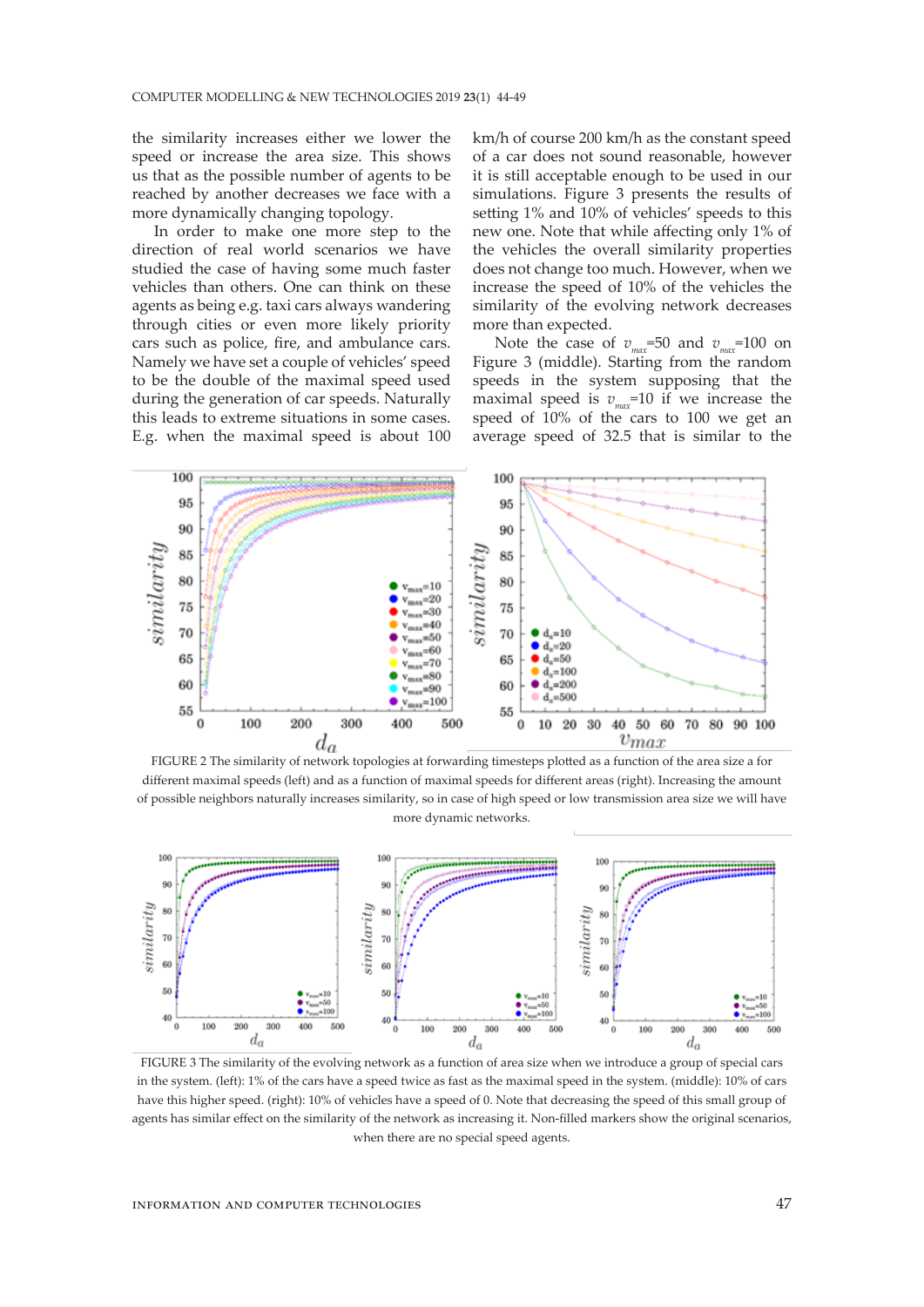case when the speeds are randomized with maximal speed 65. A bit surprisingly however we found that the similarity property shows a bigger difference. Namely if we increase the speed of only 10% of the cars we get almost similar results as we had before for the case

of maximal speed  $v_{max}$ =100. This means that increasing the average speed of the system has a bigger effect of the similarity of the evolving network if we strongly increase the speed of only a small number of vehicles than in the case of increasing the speed of each vehicle a little.



FIGURE 4 The similarity of the evolving network as a function of the speed of a group selected agents. Note that the curves do not change in a monotonic way, but they have a maximum at the place of the average speed of the original system. Note also that the group size may have different effect on the similarity for different speeds of these special agents.

We also studied the case of introducing steady vehicles (or stations) to the system by setting the speed of some agents to 0. Note on Figure 3 *(right)* that the effect is interestingly similar to the case of introducing fast agents. The fact that for given parameter sets adding a group of fast vehicles have similar effect as adding a group of steady ones predicts a complex behavior at the background. In order to study this complex behavior we have investigated the similarity of the evolving network stages as a function of the speed of the selected group of vehicles for different group sizes. A really interesting finding of ours was that the plotted curves have a maximum at the place of the average speed of the original system. No matter which direction, but if we get more far from this point the similarity will decline. We also found that naturally the group sizes also have an effect on the similarity. Note on Figure 4 that the same group size may imply bigger or smaller similarity compared to another size based on the speed of the vehicles of the group. These results may be useful when planning information dissemination in ad-hoc systems. Namely they mean that introducing some steady agents to the system may have similar effect as adding fast ones that may be more much more expensive in most of the cases.

#### **5 Conclusions**

In this paper we have introduced a new model of vehicular network formation. In order to have an easy to manage setup we have not used already available tools of the market, but created our own codes to do the studies. Namely we modelled moving vehicles on a highway without crossroads being able to communicate with each other using short range devices.

We used the transmission area size and the maximal speed of agent as control parameters. We have found that even though these parameters do not have a surprising effect on the properties of the network topologies, the similarity of the evolving networks is highly affected by them.

We showed that if we select a group of agents in the system and change their speed based on the size of this group the similarity of the evolving network may change in a complex non monotonic way. Similar results were found in connection with the speed of the agents of this group.

Even though in the scope of this paper we had a chance only to introduce our model and show some simple first results, we are sure that further research using our framework will result in more interesting findings. Making it easier to understand the background processes